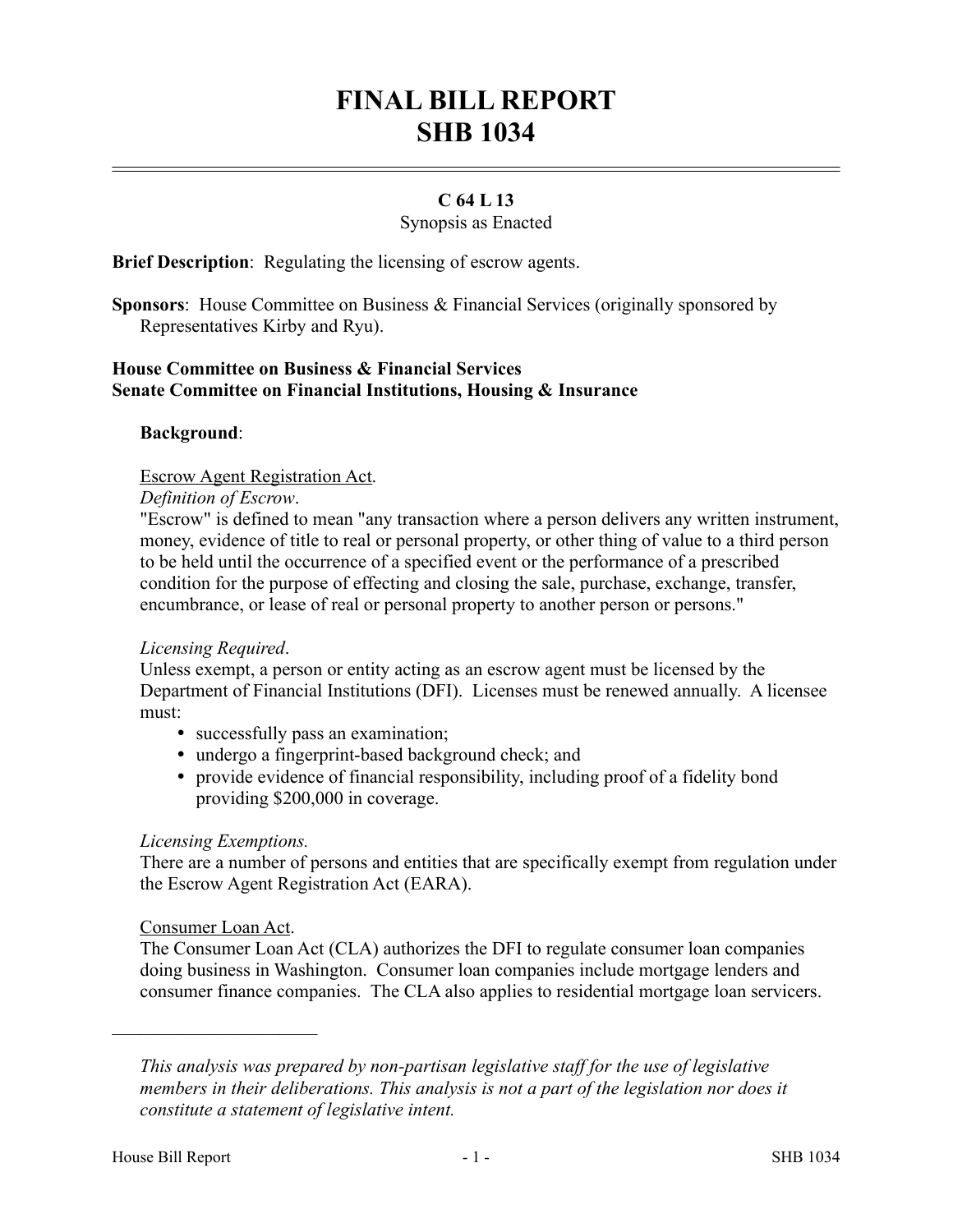## *License Required for Residential Mortgage Loan Servicers*.

No persons or entity may service residential mortgage loans without being licensed or exempt from licensing under the CLA. Requirements of licensing include: fees, background checks, and proof of financial responsibility. An applicant or a principal of an applicant for a CLA license may not have provided unlicensed residential mortgage loan modification services in the five years prior to the license application. The Director of the DFI (Director) may deny a license if a license related to lending, settlement services, or loan servicing was suspended by this state, another state, or the federal government within five years of the date of the application. Residential mortgage loan servicers are subject to a number of disclosure, reporting, fee, and payment provisions under the CLA.

## *Licensing Exemptions.*

The CLA provides exemptions from licensing for:

- any person making loans primarily for business, commercial, or agricultural purposes, or making loans to government or government agencies or instrumentalities, or to an "organization" as defined in the federal Truth in Lending Act;
- an entity licensed as a bank, savings bank, trust company, savings and loan association, building and loan association, or credit union under state or federal law;
- entities licensed as pawnbrokers;
- entities making loans for retail installment sales of goods and services;
- entities licensed as a check casher or seller;
- entities making loans under the Housing Trust Fund;
- entities making loans under programs of the federal government that provide funding or access to funding for single-family housing developments or grants to low-income individuals for the purchase or repair of single-family housing;
- nonprofit housing organizations making loans, or loans made under housing programs that are funded by federal or state programs if the primary purpose of the programs is to assist low-income borrowers with purchasing or repairing housing or the development of housing for low-income state residents; and
- entities making loans that are not residential mortgage loans under a credit card plan.

The Director may waive the licensing requirements for persons making mortgage loans when the Director determines it is necessary to facilitate commerce and protect consumers.

#### Regulation under the Escrow Agent Registration Act and the Consumer Loan Act.

In 2009 a law was enacted that regulates residential mortgage loan servicers under the CLA. In 2010 changes to the EARA were made, including changes to the exemptions from regulation under the EARA. As a result of the 2009 and 2010 legislation, a small group of people who service residential mortgage loans are regulated under the EARA and the CLA. In 2011 a law was enacted that made a number of changes to the scope of the CLA, including allowing the Director to waive the CLA licensing provisions in certain circumstances.

#### **Summary**:

#### Escrow Agent Registration Act (EARA).